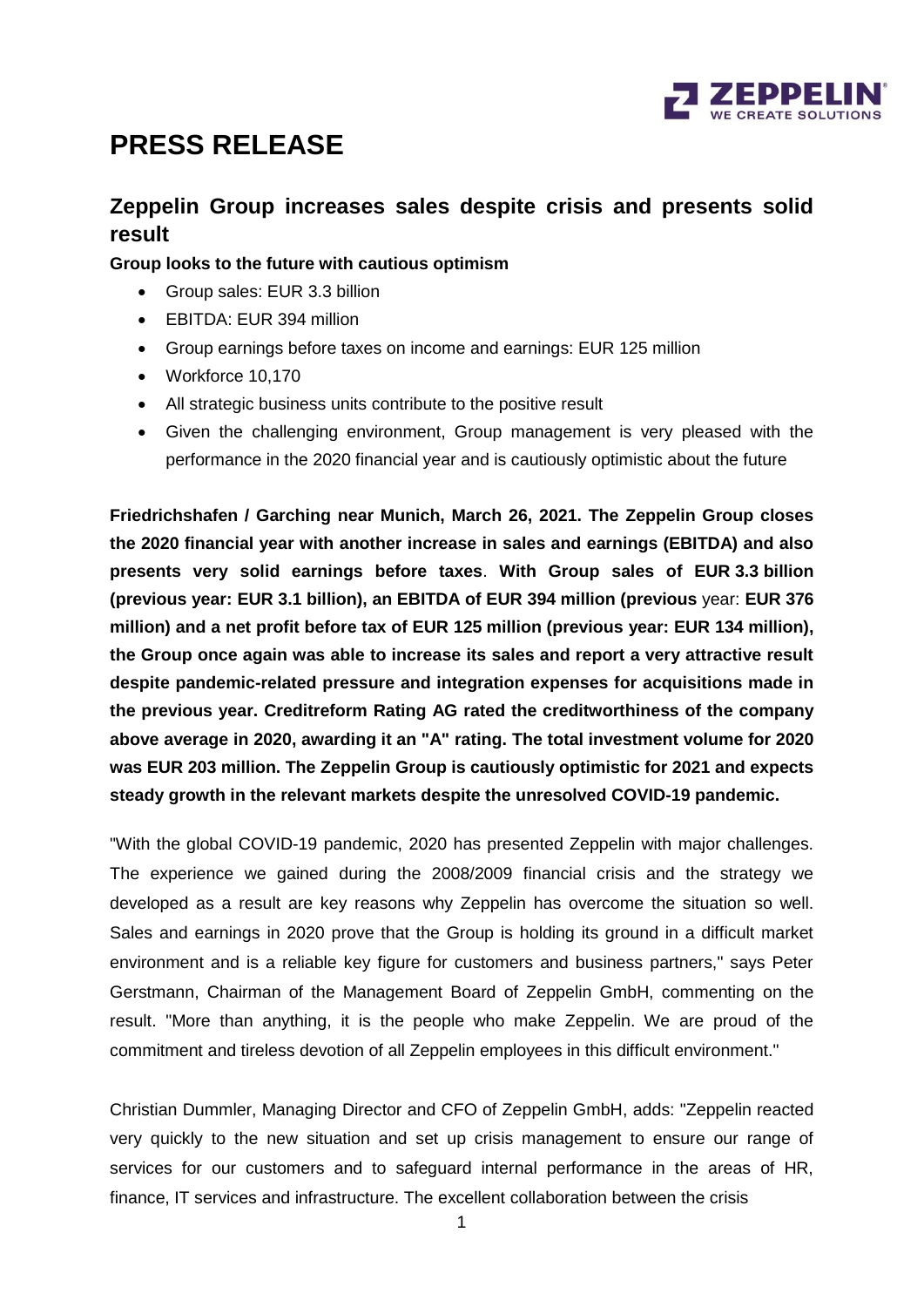

management teams, general management and employee representatives, as well as the Supervisory Board, has made the good results of the 2020 financial year possible. Creditreform Rating AG sees things the same way and in autumn 2020 gave the Zeppelin Group an above-average rating of "A" – the package of measures that we quickly implemented against the backdrop of the pandemic, as well as an adequate focus on the future and investments in the contemporary expansion of infrastructure and IT systems were positive factors in the assessment. We see this as confirmation that we are on the right path."

"Zeppelin can boast that all employees have taken on the challenges of the COVID-19 pandemic together and implemented the necessary measures consistently and quickly. In 2020, our main focus was to secure our operational capacity as a company, protect our employees, and ensure the financial independence of our company. The 'We are Zeppelin' idea and exemplary corporate culture supported the Group through this difficult time," concludes Andreas Brand, Chairman of the Supervisory Board of the Zeppelin Group.

As a whole, the Zeppelin Group was affected by the pandemic in many ways. Temporary uncertainty in the markets, slow public procurement, and closed construction sites due to partial lockdown in some of the markets relevant to Zeppelin led to a noticeable drop in the market and sales of construction equipment. The cancellation of major events and the delayed award of contracts in motorway construction had a detrimental impact on the rental business, and the standstill in the cruise ships segment significantly impaired Zeppelin's business with engines and propulsion units. In addition to COVID-19, the markets in Eastern Europe and Russia were heavily affected by sanctions and geopolitical tensions due to armed conflicts between Armenia and Azerbaijan, domestic conflicts in Belarus, and political interdependencies in Russia.

Plant Engineering suffered from the fact that, despite the high volume of projects, only minor awards were made due to the limited travel options.

The integration of the newly acquired service and sales territories for Caterpillar products in Sweden, Denmark, and Greenland was in line with expectations and enabled the Group to grow its sales again despite the difficult environment. Adjusted for the sales growth arising from the acquisition of the previous year, sales actually fell by five percent due to the effects of the pandemic. Accordingly, net profit after tax was affected by the expenses for the integration of the new business and the actual decline in volume. Earnings (EBITDA)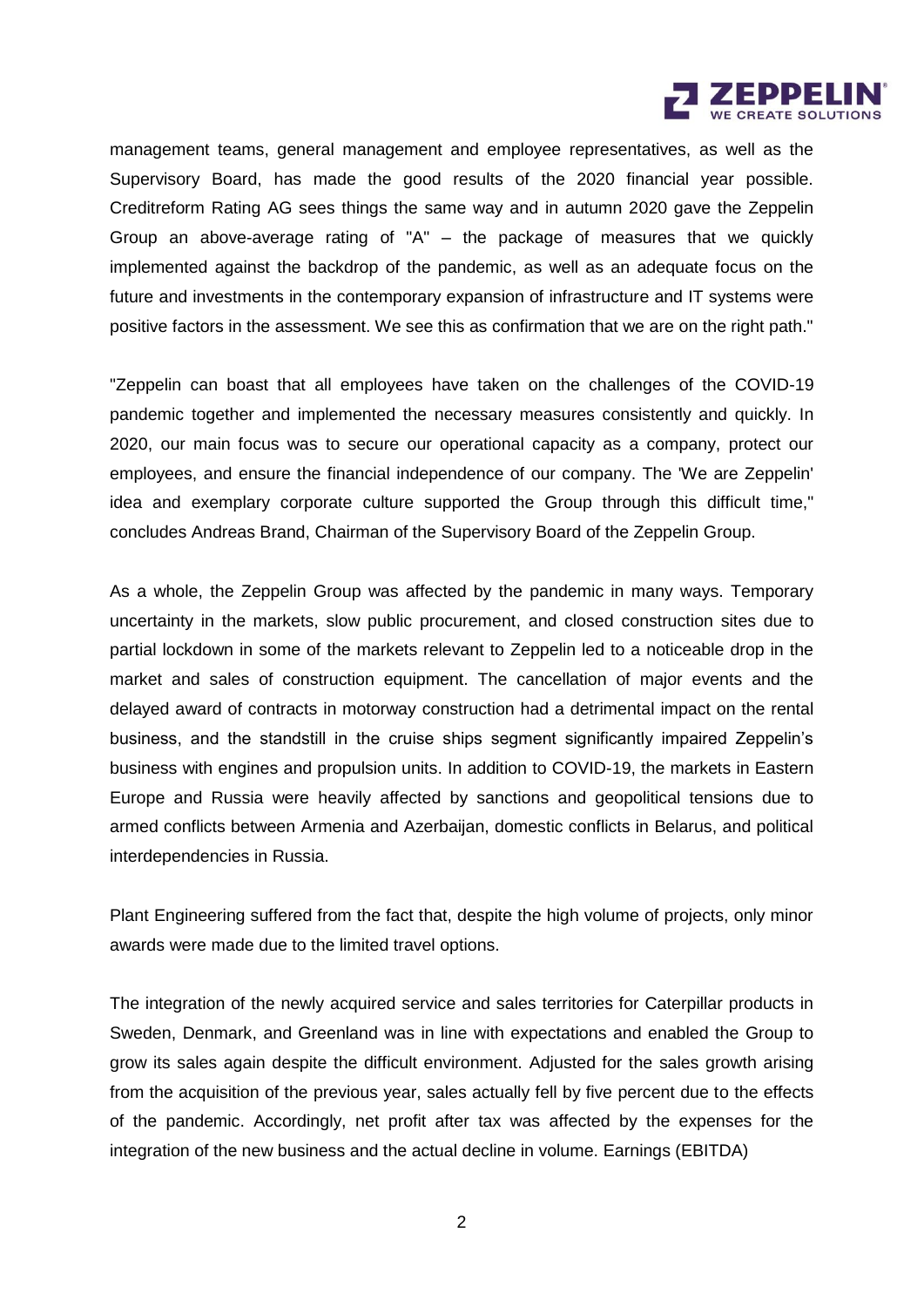

adjusted for depreciation rose again compared to the previous year and show the actual profitability of the Group in the crisis.

The decline in the markets temporarily required short-time work at various places in the Zeppelin Group. At a very early stage, the company took advantage of the possibilities offered by flexible working time models and allowed remote working as a solution to tackle the pandemic and activity stoppages.

Despite the adverse circumstances, Zeppelin has developed its business segments and expanded its range of temporary energy and climate solutions by acquiring the operations of Energyst Rental Solutions. The acquisition of parts of MTI Mischtechnik strengthens the range of solutions for mixing and processing high-quality bulk materials in the special chemicals segment.

#### **Outlook for the 2021 financial year**

The development of the global economy will depend to a large extent on the containment of the COVID-19 pandemic and regulations on global trade disputes and sanctions. Geopolitical tensions and volatile oil prices are also affecting some of Zeppelin's key markets. Nevertheless, Zeppelin is cautiously optimistic about the future and expects the regional businesses relevant to the Group to be stable and will benefit from the expected growth in commodity markets. Expected market stabilization will be supported by increased public investment in Central Europe and the continuation of state infrastructure projects in Russia and Ukraine. New growth opportunities are opening up with the introduction of a new generation of mobile excavators and material handlers by the manufacturing partner, Caterpillar. Zeppelin is also expecting growth stimulus from the positioning of products and services in the area of emergency power generators for data centers in the northern and eastern European markets.

The growth strategy launched in Scandinavia will continue in 2021 with, among other things, the expansion of financing solutions for customers, and the opening of new sites. The year will also see the operational integration of the newly acquired Energyst Rental Solutions and the integration of major parts of MTI Mischtechnik.

In terms of digitalization, Zeppelin continues to invest in the establishment of a global data infrastructure as an essential foundation for the further development of digital business models and platforms in order to align services and offers with future requirements.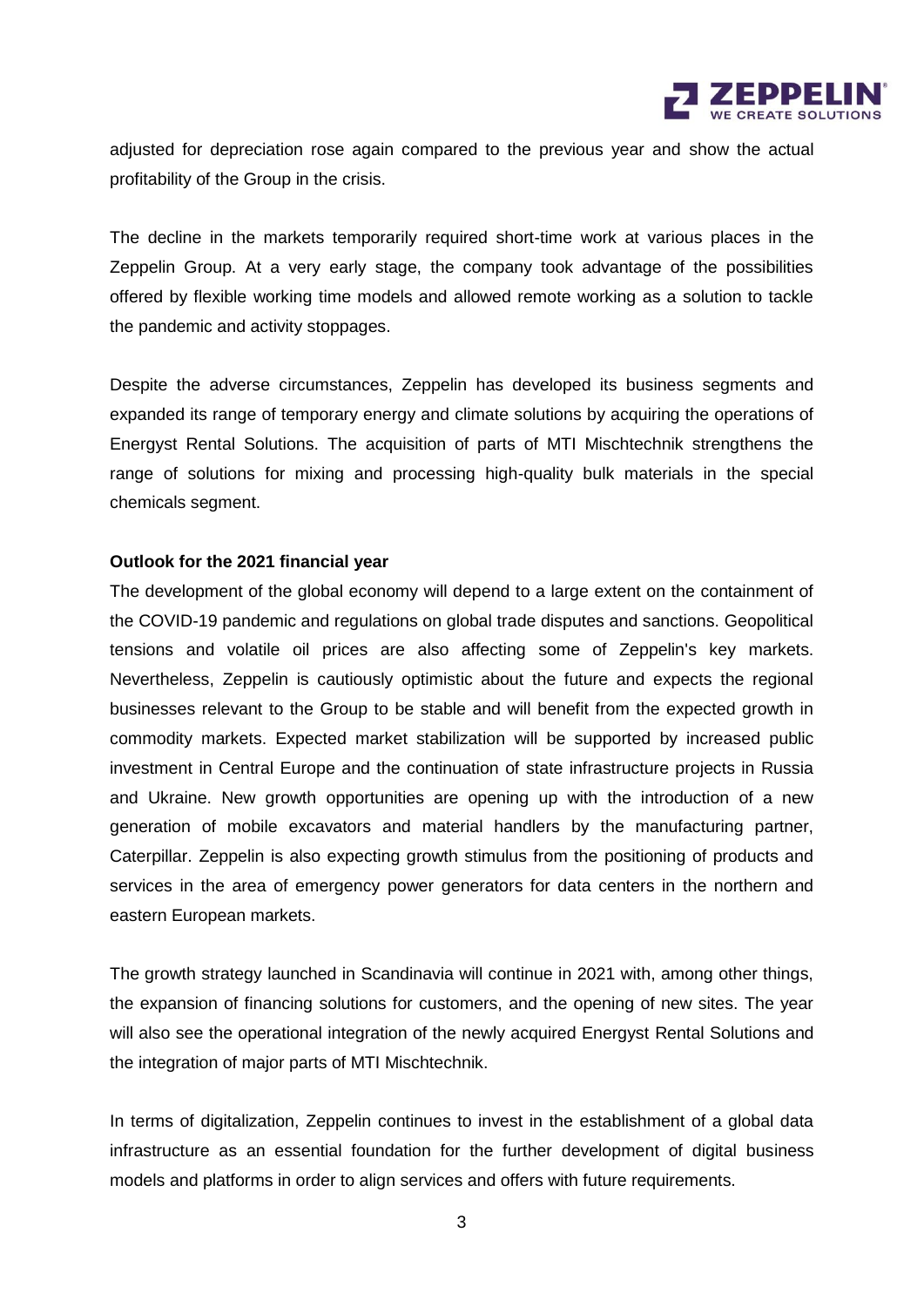

#### **Key figures at a glance**

|                                                                       |            | 2020   | 2019  |
|-----------------------------------------------------------------------|------------|--------|-------|
| <b>Sales</b>                                                          |            |        |       |
|                                                                       | <b>EUR</b> |        |       |
| <b>Construction Equipment Central Europe SBU</b>                      | million    | 1,373  | 1,470 |
|                                                                       | <b>EUR</b> |        |       |
| <b>Construction Equipment Nordics SBU</b>                             | million    | 258    | n/a   |
|                                                                       | <b>EUR</b> |        |       |
| <b>Construction Equipment Eurasia SBU</b>                             | million    | 494    | 500   |
|                                                                       | <b>EUR</b> |        |       |
| <b>Rental SBU</b>                                                     | million    | 528    | 509   |
|                                                                       | <b>EUR</b> |        |       |
| <b>Power Systems SBU</b>                                              | million    | 407    | 392   |
|                                                                       | <b>EUR</b> |        |       |
| <b>Plant Engineering SBU</b>                                          | million    | 306    | 332   |
|                                                                       | <b>EUR</b> |        |       |
| Total for the Group <sup>1</sup>                                      | million    | 3,272  | 3,118 |
| <b>Employees</b> (FTE as at December 31, including trainees for 2019, |            |        |       |
| Zeppelin GmbH as well as 709 employees and 8 trainees from the        |            |        |       |
| acquisitions in Sweden and Denmark)                                   |            |        |       |
| Total for the Group <sup>1</sup>                                      |            | 10,170 | 9,748 |
|                                                                       |            |        |       |
|                                                                       | <b>EUR</b> |        |       |
| Cash flow from operating activities <sup>2</sup>                      | million    | 259.6  | 75.4  |
|                                                                       | <b>EUR</b> |        |       |
| <b>Investments</b>                                                    | million    | 203    | 369   |
| <b>EBITDA</b> (Earnings before interest, tax,                         | <b>EUR</b> |        |       |
| depreciation and amortization)                                        | million    | 394    | 376   |
|                                                                       | <b>EUR</b> |        |       |
| Net profit before tax<br>SBU: Strategic business unit                 | million    | 124.6  | 133.7 |
| All information adjusted in accordance with IFRS                      |            |        |       |
|                                                                       |            |        |       |

*Caption: The Management Board of the Zeppelin Group (from left to right): Christian Dummler, Alexandra Mebus, Michael Heidemann, Peter Gerstmann (archive image). © Zeppelin GmbH*

*This press release may be reproduced free of charge. Please notify us or send us a copy for our records.*

1

*<sup>1</sup> including Zeppelin GmbH and SMC Zeppelin Digit/Zeppelin Lab GmbH*

*<sup>2</sup> Cash flow from operating activities (IFRS); definition adjusted for 2020 and earlier*